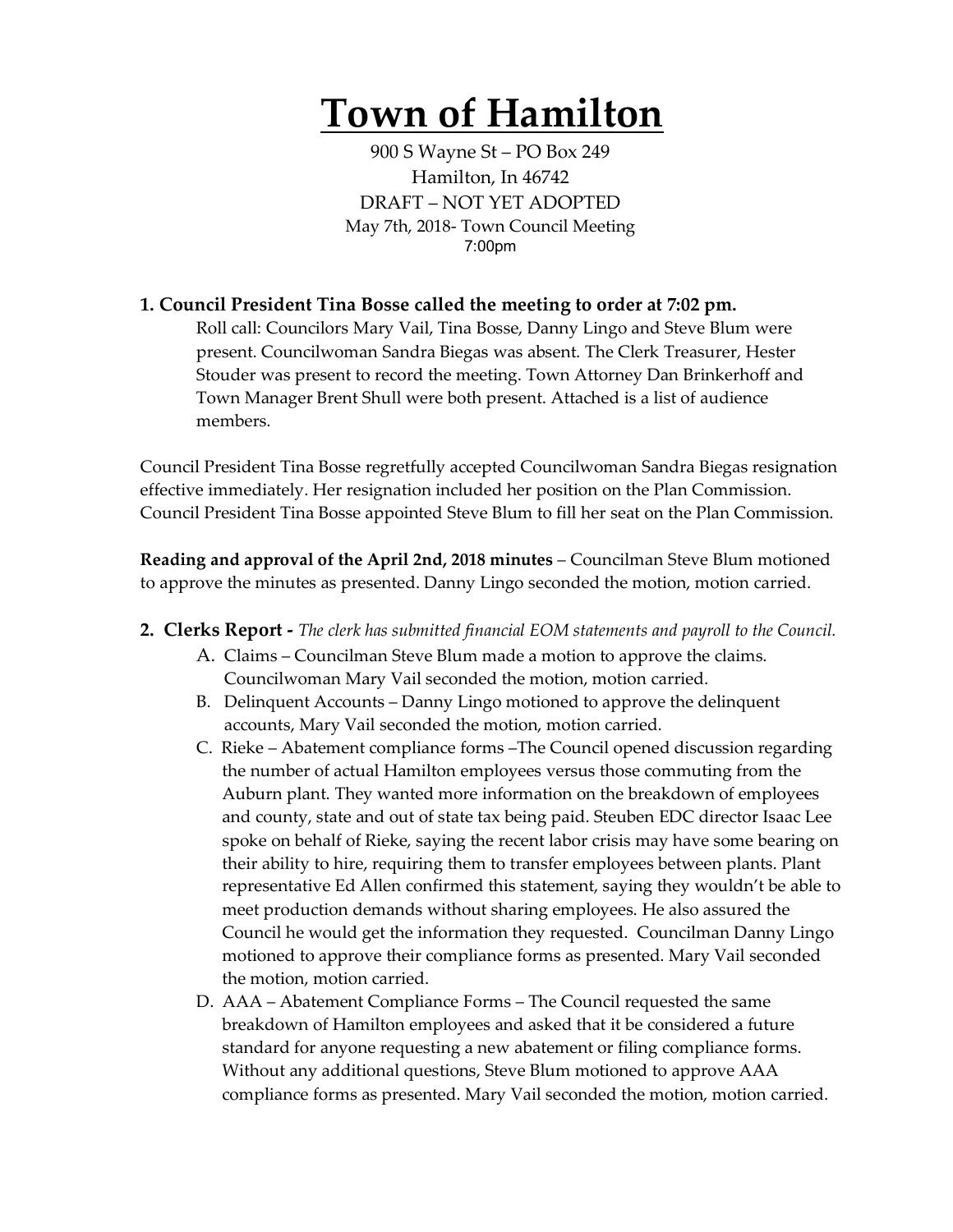#### **4. Reports**

A. *Town Manager* – In light of the recent Marine memo posting from the School regarding graduation, the Council advised Town Manager Brent Shull to link the Hamilton School website and facebook page to the Town's site, but not directly repost material.

Brent has been hosting strategic plan meetings and will make sure the Recreation Board is included in the discussion and plans.

The concrete for the basketball courts is scheduled to be poured in early May and should be ready by Memorial Day.

There is a committee for the new electronic sign who will provide guidelines for use. Training will take place at the Town Hall where messages will be inputted. P*lease see attached report*

B*. Street Department* – The department is requesting approval to purchase a grapple attachment for the payloader, citing it will help remove trees during storms and move or remove large items such as brush piles, etc. The total cost is around \$14,895.00. The Council denied the request and stated they would like to see the equipment placed into their budget plan for rotation. The Council felt there were other pieces of equipment such as the leaf vac and truck that would take a higher priority. *Please see attached report*

C**.** *Police Department – Please see attached report.*

D**.** *Water Department* –Due to the increase in water loss, the utility will monitor the rate and may look into a leak study. The department will update the Council at the June meeting.

The department requested approval to purchase a line locator, which has been budgeted in their annual improvement plan. Councilman Steve Blum motioned to approve the purchase for \$13,400. 00 from EJP. Danny Lingo seconded the motion, motion carried. *Please see attached report.* 

### **5. Old Business –**

A. Stop Signs at the 4-way- Brent got approval from the State to put flashing lights at the 4 way stop. The only liability they Town will have is for the actual flashing lights themselves. INDOT provided a contract regarding the signs and lights, which has been reviewed by the Town Council President and Town Attorney. Councilman Steve Blum motioned for the INDOT contract regarding the flashing lights at the 4 way to be signed by the Council President. Mary Vail seconded the motion. Motion carried without opposition.

Brent will purchase 8 flashing lights at \$150 each. They will also place a "stop ahead" sign and lights in appropriate locations.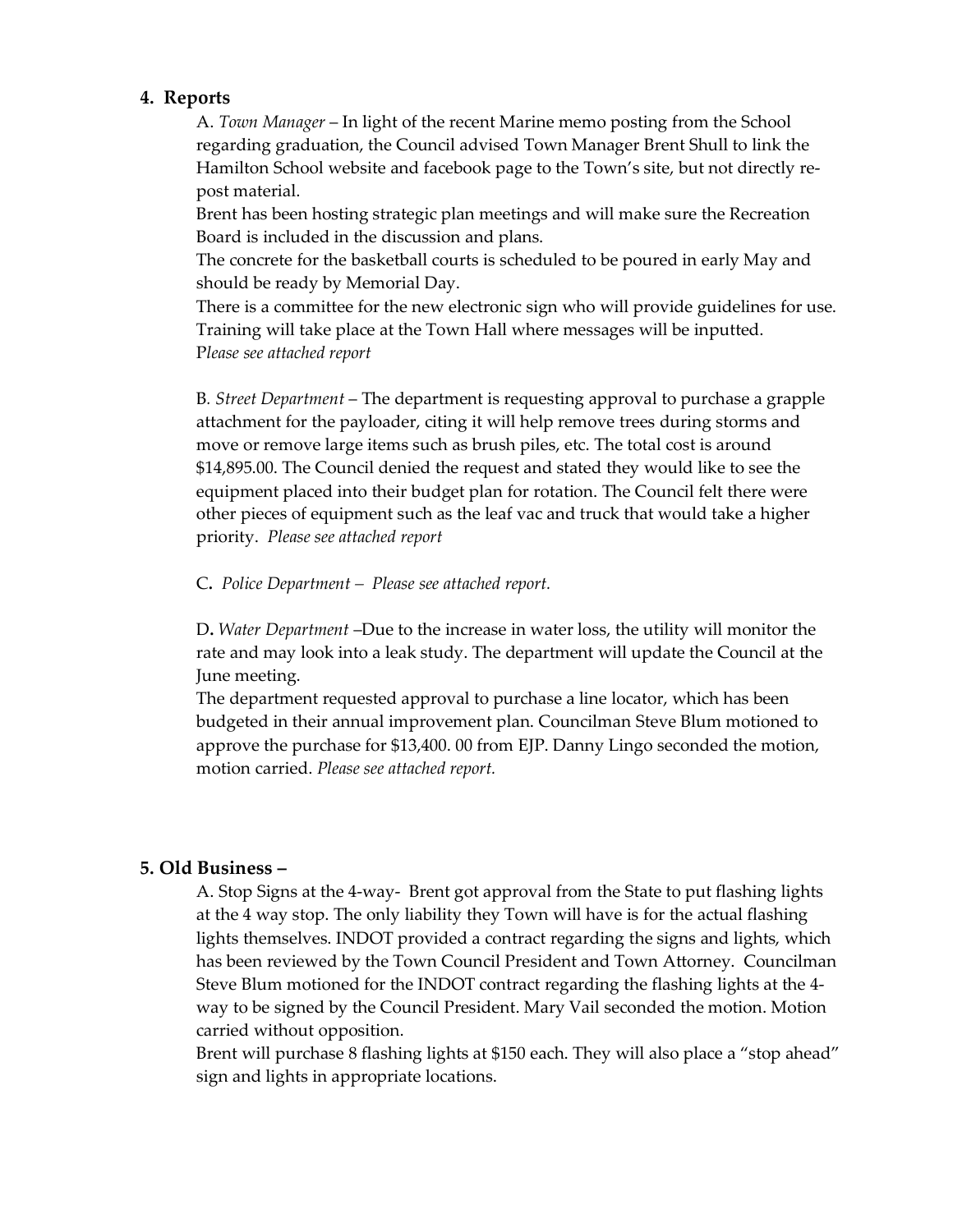B. Relocation of  $150 -$  Award Bid – These bids were opened at the April  $2<sup>nd</sup>$ , 2018 meeting. Town Attorney Dan Brinkerhoff stated they were all responsive and responsible bidders. With that being said, the Council asked Street Superintendent Mark Gerardot if there were any reason not to accept the lowest bidder, Brooks Construction. He did not state any reason why they shouldn't be awarded the bid. Councilman Danny Lingo asked why the two projects, 150 and the parking lot, were bid as a package deal. Bill Etzler from Engineering Resources was present and said the two projects are different in nature and one is eligible for Community Crossings and the other is not. These were the 2 main reasons they chose not to bid them together.

There was discussion between the Council, Street Department and Town Manager regarding set up costs, road closures and how some of the companies that bid both projects might have altered their bidding based on the possibility of being awarded both. Some Council members wanted more consideration taken on package bidding in the future.

The Council then deferred questions to the Town Manager and Street Superintendent asking if they had any experience or reasons as to why the Council should award the bid to anyone other than the lowest bidder. The only response was from Town Manager Brent Shull who said regardless of who wins the bid, he will not approve any change orders that would increase the cost. Street Superintendent Mark Gerardot had nothing else to add.

Without further discussion Steve Blum motioned to accept the lowest bid from Brooks Construction, Danny Lingo seconded the motion, motion carried with Councilwoman Mary Vail voting opposed.

C. Zip Spider – Councilwoman Mary Vail motioned to approve the Zip Spider Internet contract with the minor changes that were made regarding the length of contract, cancellation policy, payment terms if the equipment remains on the Towers, etc. Steve Blum seconded the motion, motion carried. It was noted that attorneys for both parties have approved the contract with the changes mentioned.

#### **6. New Business –**

A. Opening of Downtown Parking lot bids – Town Manager Brent Shull opened the bids, they are as follows; Brooks Construction \$106,947.00, E&B paving \$69,626.00; API \$94,708.00 and T&E \$94,800.00. These bids will be taken under advisement and awarded at the June meeting.

B. Triton Abatement request – Triton industries is requesting a 10 year abatement on equipment calculating a \$2,040,000 equipment investment and 6 new employees. The total estimated abatement benefit to them over the 10 years is calculated at \$66,639.00 per the Steuben EDC. The Council discussed their involvement in the community, existing abatements and their commitment to the community.

Following the positive review Councilwoman Mary Vail motioned to approve their request for a 10-year abatement. Councilman Danny Lingo seconded the motion, motion carried. The resolution will be presented at the June meeting.